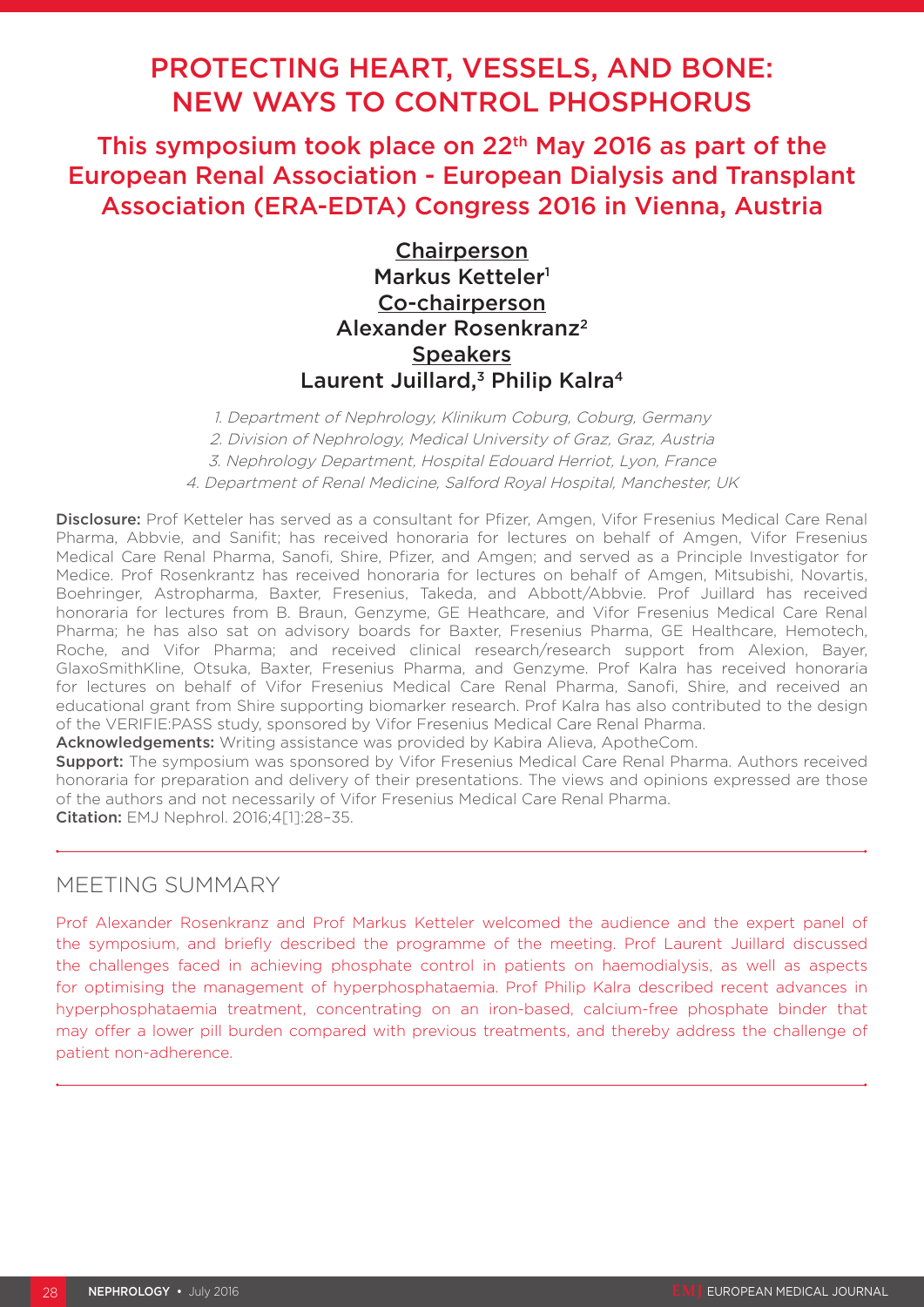## Hyperphosphataemia: Understanding the Challenges

### Professor Laurent Juillard

In healthy individuals, the kidney is the primary regulator of phosphorus homeostasis. When renal function is preserved, there is a balance between the absorption and urinary excretion of phosphate, together with an equilibrium between bone formation and resorption. A net of 800 mg of phosphate from the diet is being absorbed in an exchangeable phosphate pool consisting of three components: 70% comprises the intracellular phosphate involved in phosphorylation reactions (e.g. signalling); 29% comprises the mineralisation of the skeletal system (bones and teeth); and <1% includes serum phosphate that is usually measured for monitoring purposes. The skeletal component is often ignored due to the daily bone formation/ resorption, however the skeleton functions as a phosphate reservoir containing >80% of total body phosphate. This reservoir assimilates phosphate when the bone formation balance is positive.1 In chronic kidney disease (CKD), impaired renal function (i.e. reduced urinary excretion) results in reduced phosphate excretion and phosphorus homeostasis is lost. Despite reduced gastrointestinal (GI) absorption, excess of bone resorption compared to formation and accumulation of phosphorus in soft tissue and vasculature lead to an overall positive balance of phosphorus in the body and serum, resulting in hyperphosphataemia.<sup>1</sup>

As shown by a large epidemiological trial (N=25,529), serum phosphorus is associated with a significant increase in all-cause (5,857 events) and cardiovascular (CV; 1,930 events) mortality risk in dialysis patients.2 However, haemodialysis patients prescribed phosphate binders show a significant reduction in mortality (25% lower death rate, without taking into account nutritional factors). Without adjusting for nutritional indicators, mortality rate was higher in patients not administering phosphate binders (versus those prescribed a phosphate binder) at all serum concentrations ≥3.5 mg/dL. Similar patterns were observed when nutritional indicators were adjusted for.<sup>3</sup>



#### Figure 1: Putative mechanisms linking hyperphosphatemia and cardiovascular disease.

CV: cardiovascular; FGF-23: fibroblast growth factor-23; LVH: left ventricular hypertrophy; PTH: parathyroid hormone.

*Adapted from Tonelli M et al.5 and Faul C et al.4*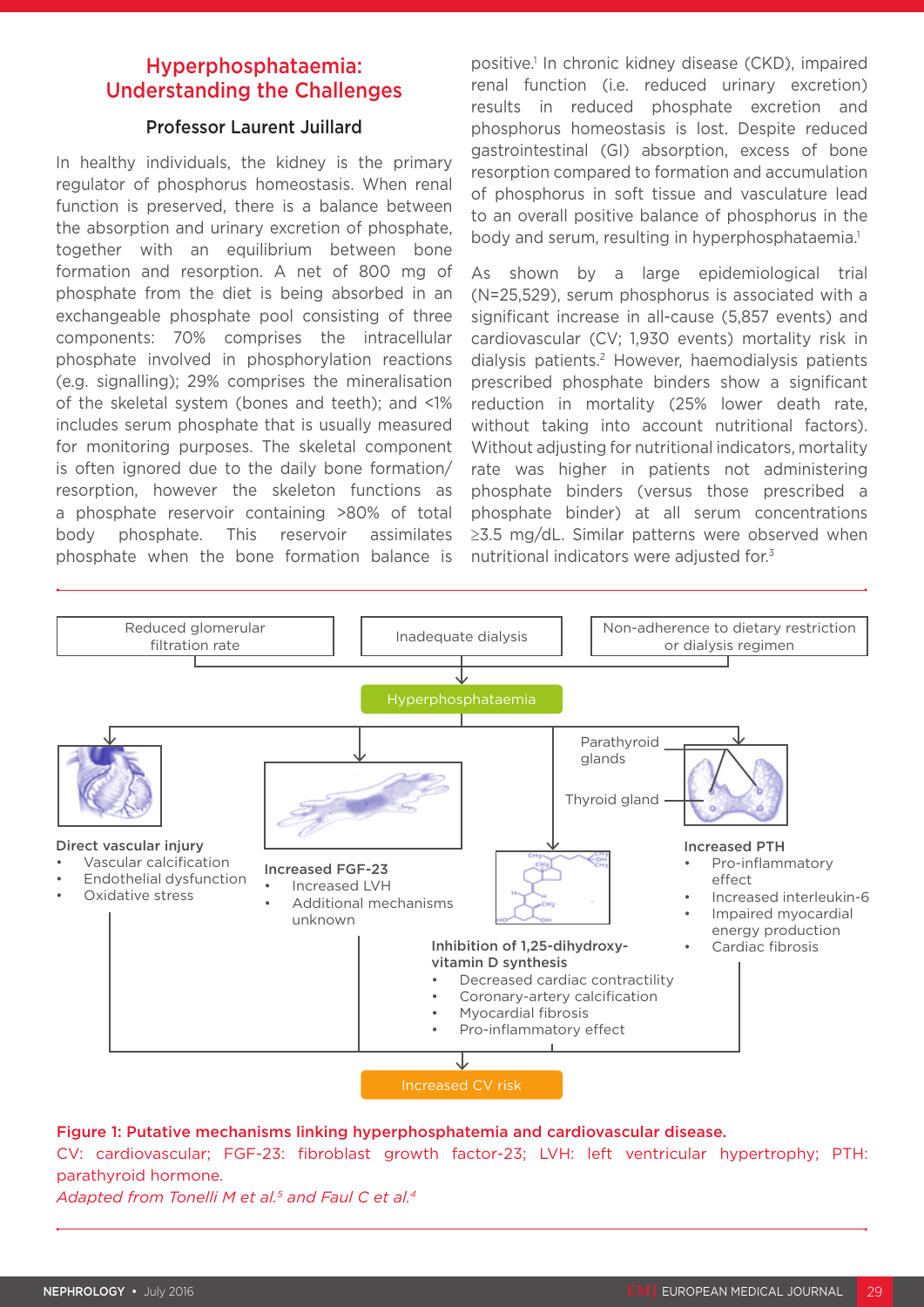Elevated serum phosphate levels are generally associated with an increased risk of CV disease among patients with and without kidney failure. Hyperphosphataemia occurs in dialysis patients when the glomerular filtration rate is reduced, the dialysis is inadequate, and when the patient is not adhering to dietary restrictions or dialysis regimes. This results in direct effects such as vascular injuries due to, for example, induction of oxidative stress and endothelial dysfunction, and indirect effects. This includes modifications in blood parameters such as increased fibroblast growth factor-23 (FGF-23) leading to increased left ventricular hypertrophy;<sup>4</sup> inhibition of 1,25-dihydroxyvitamin D synthesis leading to decreased cardiac contractility; arterial calcification; myocardial fibrosis; and increases in parathyroid hormone. The result of this is: cardiac fibrosis, inflammation, and impaired myocardial energy production (Figure 1). All these effects increase CV risk in haemodialysis patients.5

Abnormal phosphate metabolism is also a major mechanism of vascular calcification. The factors that increase vascular calcification include: failed anti-calcific processes (loss of inhibitors); matrix degradation via elastolysis with metalloproteinases; apoptosis (phosphate inflammation); osteochondrogenic differentiation of vascular cells; and remodelling of bone, leading to circulating nucleation complexes, and paracrine factors contributing to initiation or progression of vascular calcification.6

Renal osteodystrophy is a disorder of bone remodelling and is associated with hyperphosphataemia. Insufficient levels of parathyroid hormone characterise low turnover osteodystrophy, where movement of calcium and phosphate from the exchangeable pool into the skeleton is decreased and reductions in bone formation exceed the reductions in bone resorption. As a result, the excess bone resorption contributes to hyperphosphataemia and is illustrated through patients with low turnover osteodystrophy who develop osteoporosis in CKD. In high turnover osteodystrophy, because of the impact of excess parathyroid hormone, high levels of receptor activator of nuclear factor kappa B ligand (involved in osteoclast differentiation) develop, resulting in excess osteoclast activity. Even though bone formation rates are increased, bone resorption rates are excessive, which also contributes to vascular calcification and stiffness.<sup>1</sup> Hyperphosphataemia further affects

bone health, which in turn affects mortality. Fractures are 17-times more frequent and occur up to 15 years earlier in patients with Stage 5 CKD than in an age-matched general population.<sup>7</sup> In addition, there is a >2-fold increase in mortality risk associated with hyperphosphataemia compared with patients on dialysis who do not have hip fractures.<sup>8</sup>

As mentioned, increased FGF-23 levels as a result of hyperphosphataemia may lead to heart failure. Additional modifications in levels of vitamin D and parathyroid hormone are also contributors to such consequences, particularly in patients on dialysis. The effects however, can be reversed after kidney transplantation.9 Significantly increased levels of FGF-23 in patients with CKD increase the left ventricular mass, leading to a considerable remodelling of the heart, reduction in ejection fraction,4 and inducing mortality in end-stage renal disease.10

The management of hyperphosphataemia faces several challenges, the first of which is nutrition. Caution should be exercised when attempting to restrict the amount of phosphorus in the diet of patients so as to not lead to malnutrition; however, more attention should be paid to the quality of food as many processed foods have a much higher phosphorus content compared with their fresh form. Phosphorus additives are particularly common in frozen foods (72%), dry food mixes (70%), packaged meat (65%), bread and baked goods  $(57%)$ , soup  $(54%)$ , and yoghurts  $(51%)$ <sup>11</sup>

The second challenge in the management of hyperphosphataemia includes the effect of dialysis modalities on phosphate removal from the body: conventional haemodialysis, peritoneal, nocturnal, and daily dialyses all remove significant quantities of phosphorus from the blood.12 Phosphorus magnetic resonance spectroscopy during haemodialysis in anephric pigs was used to measure the concentration of intracellular phosphate and concentration of adenosine triphosphate, since inorganic phosphate has an impact on cellular energy.<sup>13</sup> The results showed a linear decrease of urea during the dialysis, corrected for acidosis, and calcium in the effluent was almost identical to the levels contained in the dialysis solution. No significant modification in calcium balance and the fact that bone resorption involves more calcium than phosphorus transfer, suggested that the bone was not involved as a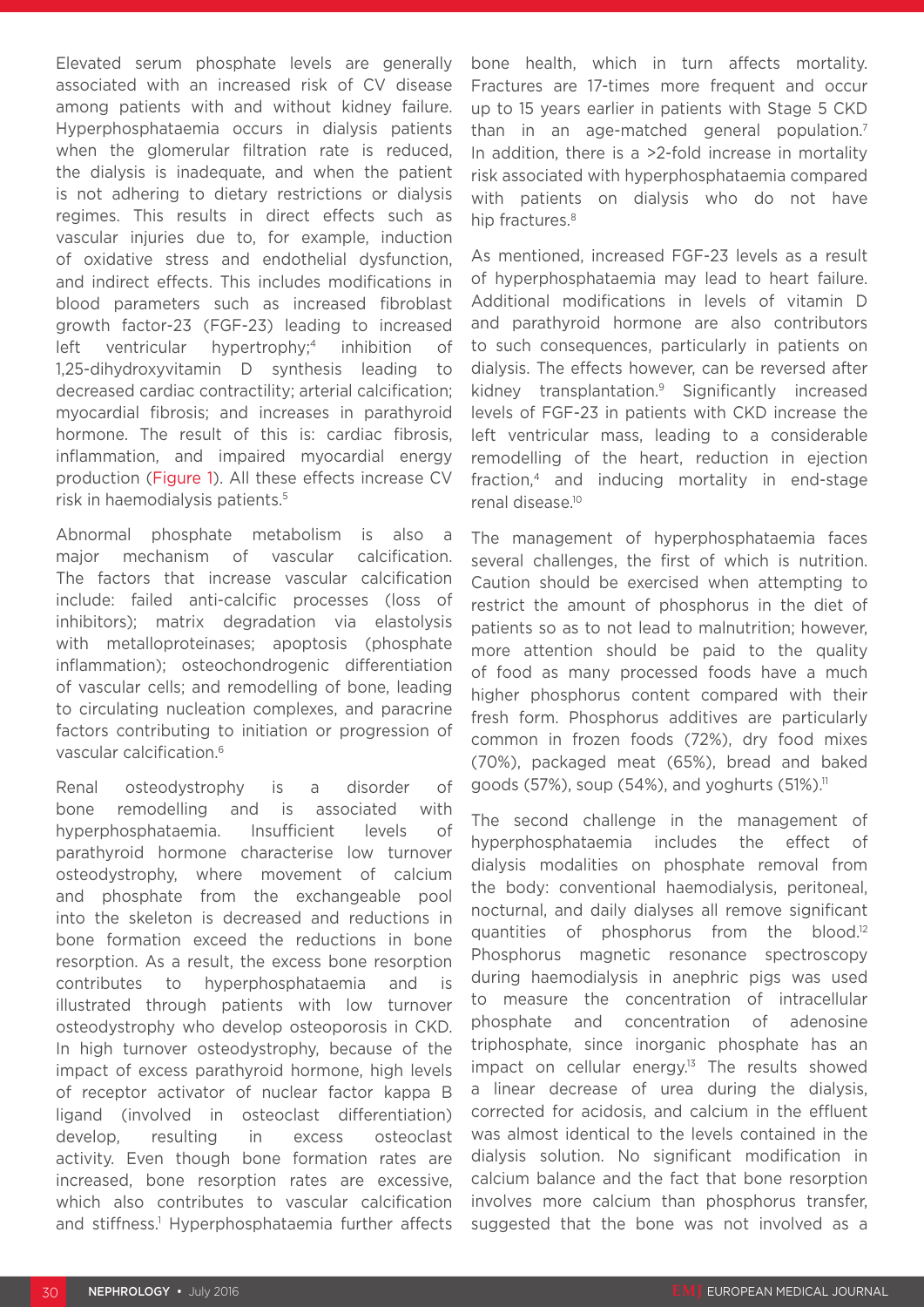source of phosphorus in dialysis. During dialysis, sustained removal of phosphate was observed over 180 minutes. Extracellular content decreased quickly, then slowly plateaued, and increased before the end of dialysis. Intracellular phosphate was shown to increase at the same time as extracellular phosphate plateaued (the inorganic phosphate to phosphocreatine ratio increased by a very significant  $6.9\%$  [p<0.00001]).<sup>13</sup> At the same time, adenosine triphosphate content inside the cell was shown to decrease significantly during the dialysis and was accompanied by a constant increase in intracellular pH.13 These findings pose the question of whether there is a detrimental cellular effect due to the removal of phosphate during dialysis. This will be assessed in patients with CKD and the outcome is anticipated to influence how dialysis will be performed in the future.

An additional challenge in managing hyperphosphataemia lies with phosphate binders. Their efficacy at lowering serum phosphate levels has been shown to be significant in controlled trials,14-16 however, data from observational studies as opposed to that taken from a clinical setting show 52% of patients achieved phosphorus concentrations within the Kidney Disease Outcomes Quality Initiative (KDOQI) target range and only 27% of patients had a phosphorus concentration within the Kidney Disease: Improving Global Outcomes (KDIGO) target range.17

Haemodialysis patients endure one of the highest pill burdens reported for any chronic disease, with phosphate binders comprising half of a total which can come to 19 pills per day.18 A systematic review of online databases that analysed the prevalence and determinants of non-adherence to phosphate binding medication in patients with end-stage renal disease showed that adherence varied from 22–74% in a given population; the wide range is attributed to different methods of non-adherence assessment (serum phosphate levels [58% adherence] versus self-report measures [31%]).<sup>19</sup>

In conclusion, Prof Juillard reaffirmed that phosphorus homeostasis is lost in CKD, where impaired renal function leads to a loss of phosphorus excretion resulting in inevitable hyperphosphataemia in end-stage disease. He repeated that hyperphosphataemia is a risk factor for CV disease, vascular and other soft-tissue calcification, bone disease, and increased mortality, and that the management of hyperphosphataemia through dialysis, diet, and phosphate binders is

still far from optimal and better treatment options are needed.

# Advances in the Management of Hyperphosphataemia

### Professor Philip Kalra

As previously described, the mortality rate is very high in dialysis patients. At 25 years of age, men or women on dialysis have around 100-times the risk of CV death versus those in the general population. The gap narrows over time but evens out by the age of 60 or 70 years, when the risk is 10 to 20-fold that of the general population for the same age. $20$  There are several aetiological factors for structural CV disease, some of which include: hypertension, renin-angiotensinaldosterone upregulation, inflammation, intradialytic ischaemia, oxidative stress, and anaemia. However, CKD and mineral bone disease play a dominant role incausation of vascular disease and uraemic cardiomyopathy. The prevalence of vascular calcification is very high: vascular calcification is found in around 40% patients with CKD new to dialysis<sup>21</sup> and in up to 83% of patients on established dialysis.14 The greater the degree of calcification in a patient, the higher the mortality risk: the patients with the greatest calcification have only ~20% all-cause survival at 6 years, compared with 95% survival rate of those with no calcification.<sup>22</sup>

A study in a USA population by Block et al. $23$  showed that there is a U-shaped observational association between serum phosphate concentration and mortality in patients with hyperphosphataemia. As serum phosphate concentration increases above 4.0 mg/dL to 5.0 mg/dL, the risk of mortality increases in a stepwise pattern, until at >9.0 mg/dL, the risk of death is twice as high as at 3.1–4.0 mg/dL. The U-shape is attributed to a group within the dialysis population that are often malnourished and have an increased risk of mortality. At the same time, also in the USA population, haemodialysis patients (25%) within the highest range of FGF-23 levels had a nearly 6-times greater risk of mortality compared with those in the lowest quartile.<sup>10</sup> Faul et al.<sup>4</sup> have shown that injecting FGF-23 directly into the murine myocardium causes gross left ventricular hypertrophy in just 1 week; this important animal work ties in with the impact that hyperphosphataemia has on the human body.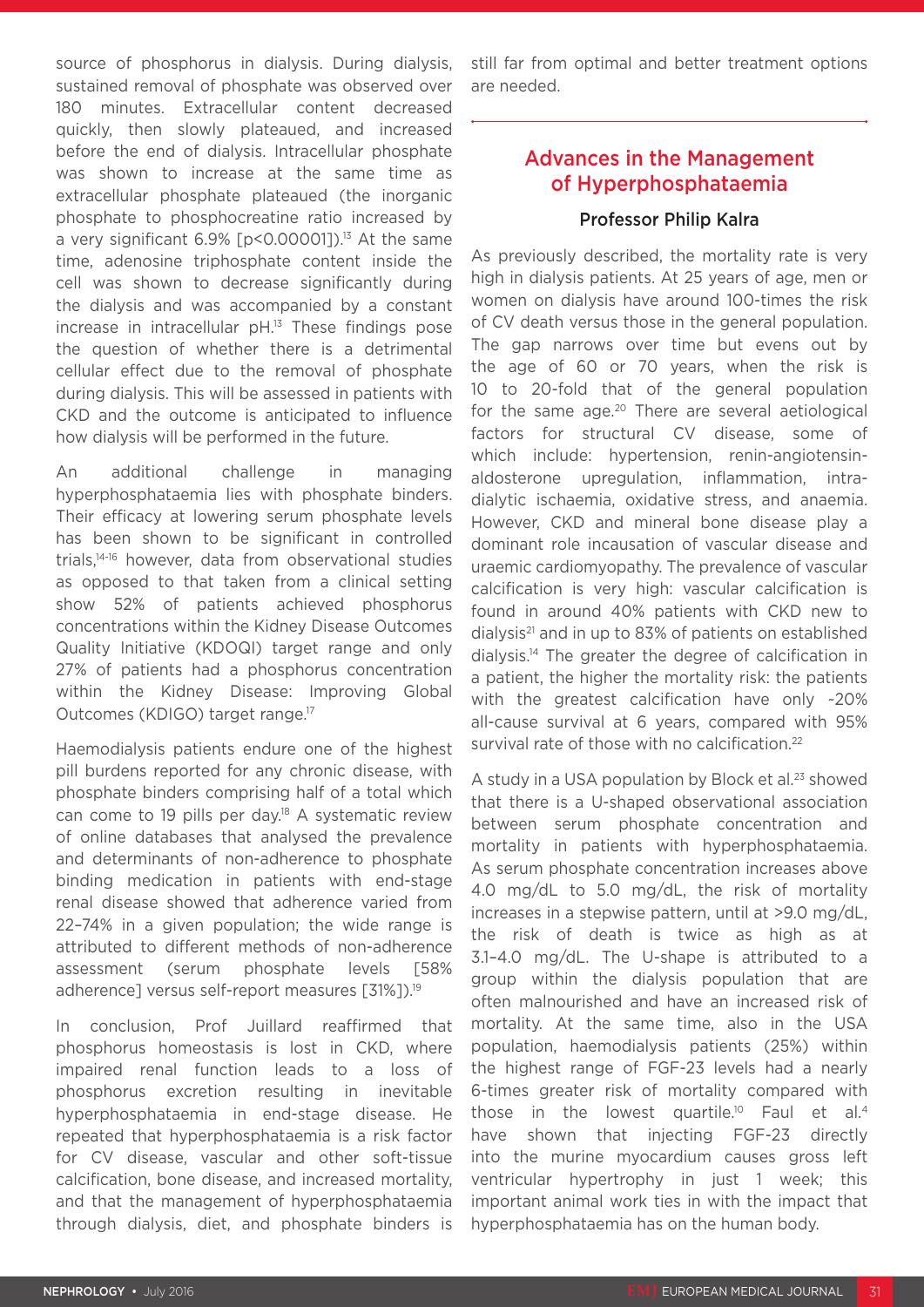Randomised controlled trials investigating phosphate binder intervention in CKD mineral bone disease range from those looking at vascular calcification (Renagel in New Dialysis [RIND] and Treat-to-Goal), or mortality (Dialysis Clinical Outcomes Revisited [DCOR] and RIND follow-up) as endpoints. The RIND study (N=110) included patients who were incident to dialysis and randomised to sevelamer or calcium-based phosphate binders (CCPB) over 18 months.24 The Treat-to-Goal study involved twice as many patients as RIND, but patients were again randomised to sevelamer or CCPB, and looked at the median percentage change in calcification in the coronary artery and in the aorta.<sup>14</sup> Both studies showed a marked attenuation of calcification in patients treated with calcium-free phosphate binders compared to CCPB.

Including over 2,000 patients on dialysis, the DCOR study is the largest phosphate binder study focussing on mortality and compared patients treated with CCPB to those on sevelamer. The primary outcome measure was all-cause mortality and this was not found to be significantly different between the treatment groups. However, in an apparently pre-specified sub-analysis involving patients >65 years of age, sevelamer therapy resulted in a statistically significant reduction of 22% ( $p=0.03$ ) in the relative risk for all-cause mortality.<sup>25</sup>



Figure 2: Non-inferiority and lower daily pill burden of sucroferric oxyhydroxide (SFOH) versus sevelamer carbonate.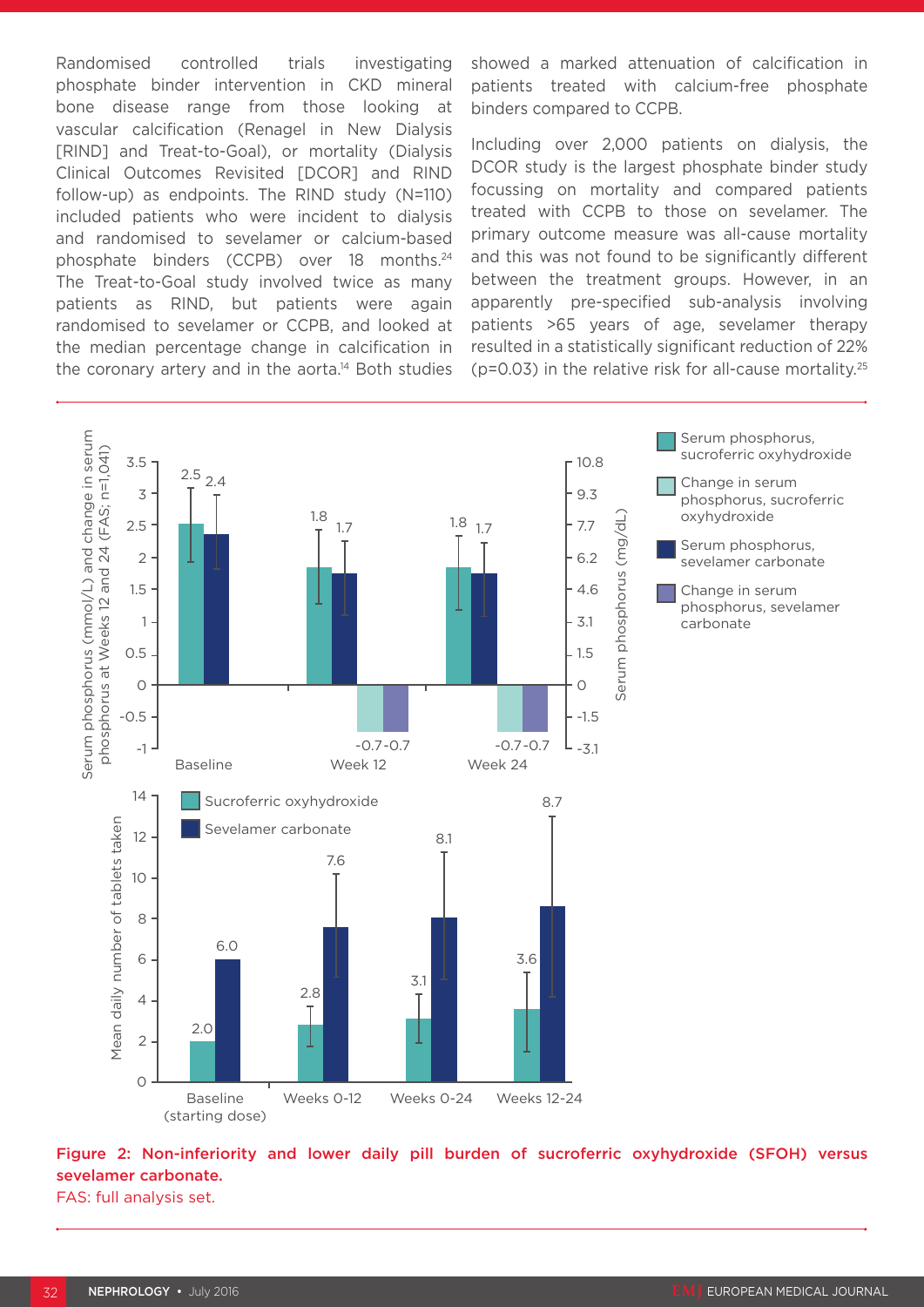The RIND trial follow-up arm extended to 66 months, during which a significant reduction in mortality was observed amongst patients treated with sevelamer. Mortality rates were 10.6/100 patient years (95% confidence interval [CI]: 6.3–14.9) in subjects treated with calcium containing phosphate binders and 5.3/100 patient years (95% CI: 2.2–8.5, p=0.05) in subjects treated with sevelamer.<sup>26</sup>

In addition, a meta-analysis of 18 studies investigated the effects of CCPB versus noncalcium phosphate binders (NCCPB) on all-cause mortality. Eleven of those studies were randomised and reported an outcome of mortality (4,622 patients; 936 deaths). A 22% reduction in allcause mortality was observed amongst patients on NCCPB compared with those on CCPB. Over all the 18 studies, NCCPB were associated with a 13% reduction in all-cause mortality versus CCPB (risk ratio: 0.87, 95% CI: 0.77–0.97), which was irrespective of patient dialysis status.<sup>27</sup>

As described previously, the pill burden of phosphate binders in CKD patients is very high, leading to a reduction in treatment adherence. The DOPPS study showed that that the more frequently patients skipped their pills, the more likely they were to have serum phosphate levels higher than the target range of 5.5 mg/dL.<sup>28</sup>

Sucroferric oxyhydroxide (SFOH, [Velphoro®]), is a stabilised polynuclear iron oxyhydroxide-based phosphate binder consisting of iron, sucrose, starch, and water. The iron(III)-oxyhydroxide strongly binds the phosphate by replacing hydroxide groups, giving it its phosphate-binding property, while adding sucrose to iron-oxyhydroxide prevents it from ageing and maintains its phosphate-binding capacity. In a preclinical adenine rat model, SFOH, lanthanum, and sevelamer NCCPB were studied. All three attenuated carotid and aortic calcification (including abdominal, inferior, and superior thoracic aorta calcification) to similar degrees compared with control.29 A Phase III trial investigating the efficacy and safety of SFOH involved over 1,000 patients. After a washout period of 2–4 weeks in patients who were on phosphate binders, patients were enrolled if their serum phosphate levels were in excess of 5.5 mg/dL. Patients were then randomised to either SFOH or sevelamer, in a ratio of 2:1. The starting dose for SFOH was 1.0 g per day, which is two tablets, while for sevelamer it was 4.8 g per day, which is six tablets. The patients were then

followed for 24 weeks, followed by a longer phase extending to 52 weeks.<sup>30,31</sup>

During the Phase III study, non-inferiority of SFOH versus sevelamer carbonate was established; SFOH and sevelamer carbonate showed a comparable phosphate-lowering effect from baseline to Week 24, with a mean daily tablet number of 3.1 and 8.1, respectively: a significant difference in pill burden (Figure 2).<sup>30</sup>

GI disorders were the most frequent treatmentemergent adverse events in both treatment groups, observed in 45.1% of SFOH-treated patients and 33.6% of sevelamer carbonate-treated patients. The incidence of GI-related treatment-emergent adverse events, excluding stool discolouration (due to the iron component), was similar between SFOH (39.0%) and sevelamer carbonate (33.3%) groups. Diarrhoea was reported in 17% of SFOH treated patients during the titration phase of the study but in the maintenance phase diarrhoea had fallen to 5.5% in the SFOH-treated patients compared with 2% in the sevelamer-treated group. Diarrhoea generally presented early in treatment and resolved without treatment change.30 Looking at iron parameters from baseline to Week 24, median serum ferritin concentrations increased in both treatment groups and a statistically significant but not clinically important increase in median transferrin saturation was observed in the SFOH group. These increases occurred early and plateaued on continuing treatment with SFOH, indicating no accumulation of iron. There were also no significant changes in haemoglobin parameters.30 Over the extension period of the study (to 52 weeks), reduction in serum phosphate concentrations was maintained for both treatment groups, while incidence of the most frequent GI disorders fell.<sup>32</sup> The extension study has also shown a generally higher adherence with SFOH compared with sevelamer at the pre-defined 70–120% compliance level. Adherence increased over the course of the entire 52 weeks in the SFOH group, possibly due to the lower pill burden in that treatment group over the whole treatment period.<sup>31</sup> There was also a 50% lowering in the FGF-23 levels in 1,055 patients in both treatment groups from baseline over 1 year.<sup>33</sup>

A retrospective database analysis of 693 haemodialysis patients with poorly controlled hyperphosphataemia prescribed SFOH in routine clinical practice was conducted at US Fresenius Medical Care facilities. Observation periods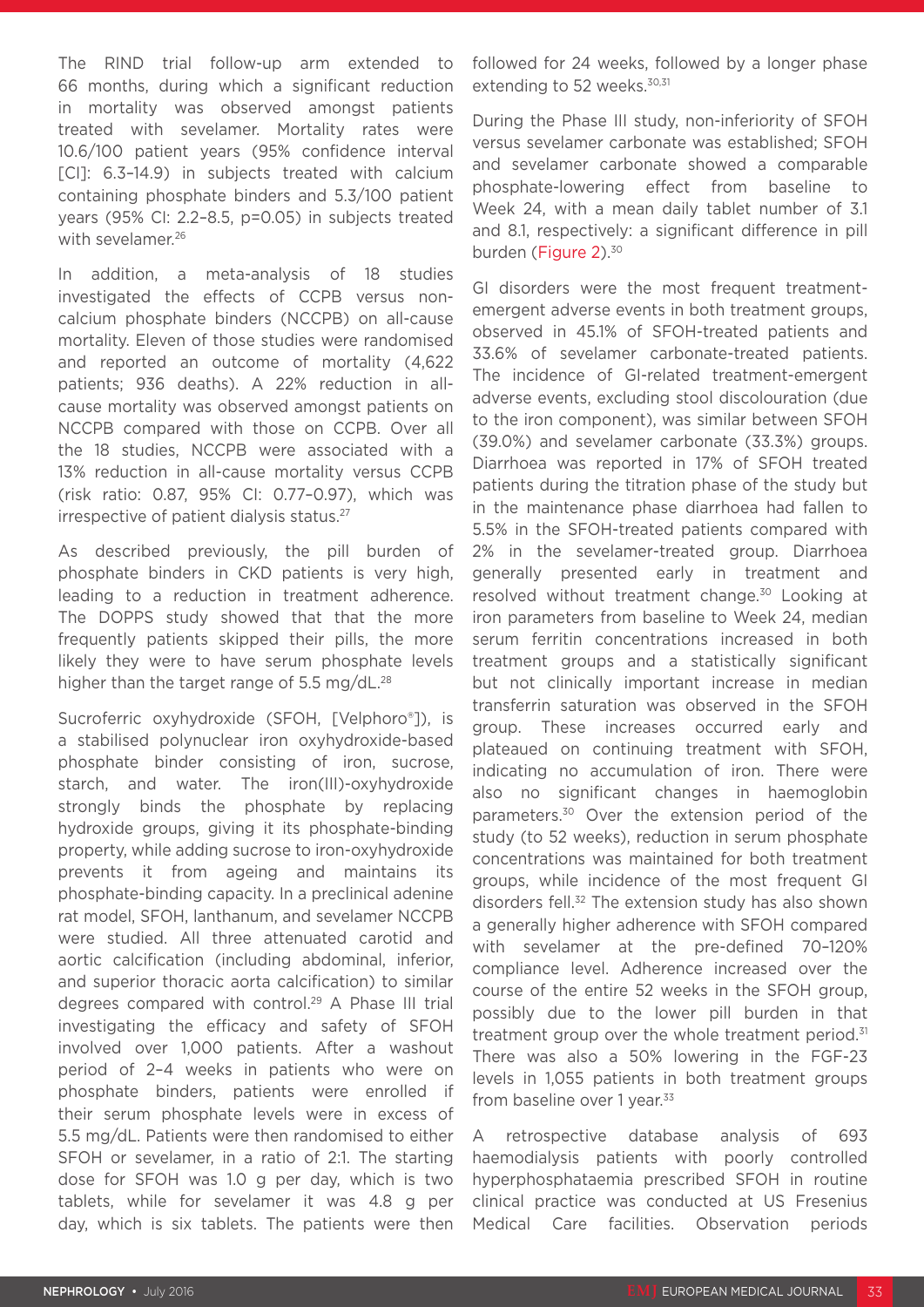included a baseline period of 3 months before SFOH prescription, and follow-up of 6 months of SFOH prescription. Serum phosphorus at baseline in these patients was 6.9 mg/dL. An increase in the number of patients achieving targets for serum phosphorus was observed after switching from other phosphorus binders to SFOH, this included sevelamer, lanthanum, and calcium acetate. In addition, reduction in the pill burden was observed (8.6 versus  $3.4$  pills per day).<sup>34</sup> The analysis confirmed the efficacy of SFOH as well as the reduced pill burden that may translate into improved adherence in a real-world population.<sup>34</sup>

In summary, phosphorus homeostasis is lost in CKD. Impaired renal function results in loss of phosphorus excretion, leading to inevitable hyperphosphataemia, a risk factor for CV disease, vascular and other soft-tissue calcification, bone disease, and increased mortality. Management of hyperphosphataemia through dialysis, diet, and phosphate binders is still far from optimal and better treatment options are needed. Several studies have shown that NCCPB appear to attenuate calcification. Adherence to high pill load is a problem in managing phosphate in dialysis patients but SFOH (Velphoro) now presents a new alternative NCCPB therapy as an efficacious option that has a low pill requirement.

#### REFERENCES

1. Hruska KA et al. Hyperphosphatemia of chronic kidney disease. Kidney Int. 2008; 74(2):148-57.

2. Tentori F et al. Mortality risk for dialysis patients with different levels of serum calcium, phosphorus, and PTH: the Dialysis Outcomes and Practice Patterns Study (DOPPS). Am J Kidney Dis. 2008; 52(3):519-30.

3. Lopes AA et al. Phosphate binder use and mortality among hemodialysis patients in the Dialysis Outcomes and Practice Patterns Study (DOPPS): evaluation of possible confounding by nutritional status. Am J Kidney Dis. 2012; 60(1):90-101.

4. Faul C et al. FGF-23 induces left ventricular hypertrophy. J Clin Invest. 2011; 121(11):4393-408.

5. Tonelli M et al. Oral phosphate binders in patients with kidney failure. N Engl J Med. 2010;362(14):1312-24.

6. Giachelli CM. The emerging role of phosphate in vascular calcification. Kidney Int. 2009;75(9):890-7.

7. Coco M, Rush H. Increased incidence of hip fractures in dialysis patients with low serum parathyroid hormone. Am J Kidney Dis. 2000;36(6):1115-21.

8. Mittalhenkle A et al. Increased risk of mortality associated with hip fracture in the dialysis population. Am J Kidney Dis. 2004;44(4):672-9.

9. Wolf M. Forging forward with 10 burning questions on FGF-23 in kidney disease. J Am Soc Nephrol. 2010;21(9):1427-35.

10. Gutiérrez O et al. Fibroblast growth factor 23 and mortality among patients undergoing hemodialysis. N Engl J Med. 2008;359(6):584-92.

11. Léon JB et al. The prevalence of phosphorus-containing food additives in top-selling foods in grocery stores. J Ren

Nutr. 2013;23(4):265-70.

12. Kooienga L. Phosphorus balance with daily dialysis. Sem Dialysis. 2007; 20(4):342-5.

13. Lemoine S et al. Intracellular Phosphate Dynamics in Muscle Measured by Magnetic Resonance Spectroscopy during Hemodialysis. J Am Soc Nephrol. 2015. [Epub ahead of print].

14. Chertow GM et al. Sevelamer attenuates the progression of coronary and aortic calcification in hemodialysis patients. Kidney Int. 2002;62(1):245-52.

15. Hutchison A et al. Safety, tolerability and efficacy of lanthanum carbonate in haemodialysis patients: A 12-month study. Poster 301. 40th ERA-EDTA World Congress of Nephrology, Berlin, Germany, 8–12 June 2003.

16. Qunibi WY et al. Treatment of hyperphosphatemia in hemodialysis patients: The Calcium Acetate Renagel Evaluation (CARE Study). Kidney Int. 2004;65(5):1914-26.

17. Fernández-Martin JL et al. COSMOS: the dialysis scenario of CKD-MBD in Europe. Nephrol Dial Transplant. 2013; 28(7):1922-35.

18. Chiu YW et al. Pill burden, adherence, hyperphosphatemia, and quality of life in maintenance dialysis patients. Clin J Am Soc Nephrol. 2009;4(6):1089-96.

19. Karamanidou C et al. A systematic review of the prevalence and determinants of nonadherence to phosphate binding medication in patients with end-stage renal disease. BMC Nephrol. 2008;9:2.

20. Levey AS et al. Controlling the epidemic of cardiovascular disease in chronic renal disease: what do we know? What do we need to learn? Where do we go from here? National Kidney Foundation Task Force on Cardiovascular Disease. Am

J Kidney Dis. 1998;32(5):853-906.

21. Russo D et al. Coronary artery calcification in patients with CRF not undergoing dialysis. Am J Kid Dis. 2004;44(6):1024-30.

22. Blacher A et al. Arterial calcifications, arterial stiffness, and cardiovascular risk in end-stage renal disease. Hypertension. 2001;38(4);938-42.

23. Block GA et al. Mineral metabolism, mortality, and morbidity in maintenance hemodialysis. J Am Soc Nephrol. 2004; 15(8):2208-18.

24. Block GA et al. Effects of sevelamer and calcium on coronary artery calcification in patients new to hemodialysis. Kidney Int. 2005;68(4):1815-24.

25. Suki WN et al. Effects of sevelamer and calcium-based phosphate binders on mortality in hemodialysis patients. Kidney Int. 2007;72(9):1130-7.

26. Block GA et al. Mortality effect of coronary calcification and phosphate binder choice in incident hemodialysis patients. Kidney Int. 2007;71(5):438-41.

27. Jamal SA et al. Effect of calcium-based versus non-calcium-based phosphate binders on mortality in patients with chronic kidney disease: an updated systematic review and meta-analysis. Lancet. 2013;382(9900):1268-77.

28. Tentori F et al. Self-reported nonadherence with Phosphate binder prescription is associated with high serum phosphorus and PTH: Results from the DOPPS. SA-PO665. American Society of Nephrology Kidney Week, 30 October–4 November 2012.

29. Phan O et al. Effects of Sucroferric Oxyhydroxide Compared to Lanthanum Carbonate and Sevelamer Carbonate on Phosphate Homeostasis and Vascular Calcifications in a Rat Model of